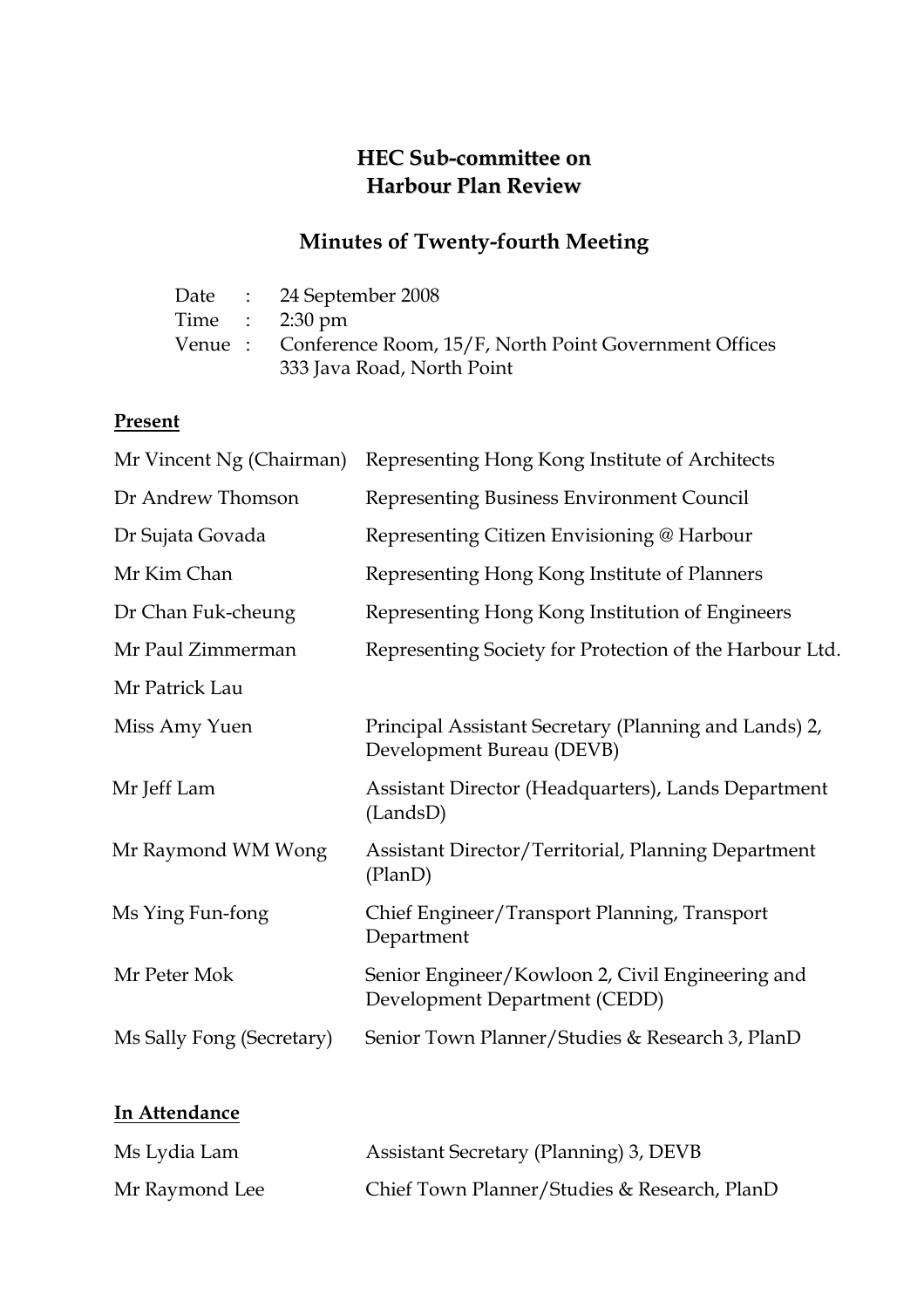| Dr Alvin Kwok      | Representing Conservancy Association                   |
|--------------------|--------------------------------------------------------|
| Mrs Mei Ng         | Representing Friends of the Earth                      |
| Mr Yu Kam-hung     | Representing Hong Kong Institute of Surveyors          |
| Mr Mason Hung      | Representing Hong Kong Tourism Board                   |
| Mr Nicholas Brooke |                                                        |
| Mrs Ann Ho         | Chief Executive Officer (2) 1, Home Affairs Department |
|                    |                                                        |

# Action

#### Item 1 Confirmation of Minutes of the 23rd Meeting

1.1 The draft minutes of the 23rd meeting held on 28 July 2008 were circulated to Members for comment on 18 September 2008. A revised draft, incorporating comments received, was circulated to Members on 23 September 2008. The meeting confirmed the revised draft minutes without amendment.

### Item 2 Matters Arising

Absent with Apologies

 Views of the Sub-committee on various proposals presented at the 23rd meeting (paras. 3.7, 4.6 and 6.5 of the minutes of the 23rd meeting)

2.1 The meeting noted that the relevant parts of the confirmed minutes of meeting would be forwarded to the concerned parties/approving authorities for reference after the meeting.

[Post-meeting note: The relevant parts of the confirmed minutes of meeting were forwarded to the concerned parties/approving authorities for reference on 26 September 2008.]

MTR West Island Line – Proposed Reprovisioning of Kennedy Town Swimming Pool and Temporary Works Areas (para. 5.6 of the minutes of the 23rd meeting)

2.2 The meeting noted that, as confirmed by Mass Transit Railway Corporation Ltd. and the relevant bureaux/departments, the 2 piers at the ex-abattoir site originally planned for demolition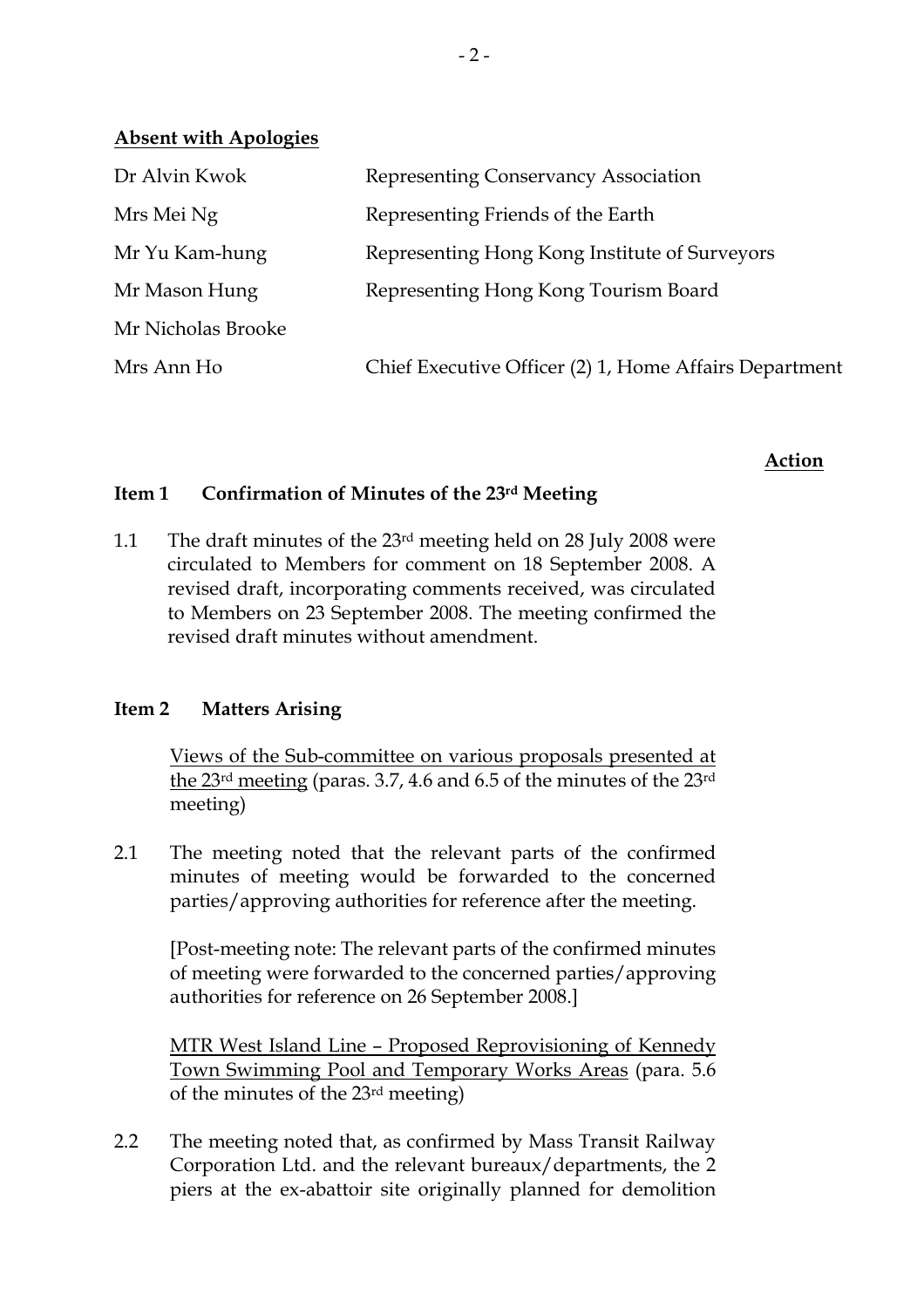could be retained for public use in future. Detailed arrangement would be worked out and reported to the Sub-committee as appropriate.

[Post-meeting note: On 16 and 28 October 2008, two information notes prepared by the Highways Department on the updated status of the piers were circulated to Members.]

Amendments to the Draft Quarry Bay Outline Zoning Plan (OZP) No.  $S/H21/24$  (paras. 6.3(h) and 6.3(i) of the minutes of the 23rd meeting)

- 2.3 The existing gross floor area (GFA) and the total GFA of the area covered by the draft Quarry Bay OZP upon full development provided by PlanD were emailed to Members via the Secretariat on 23 September 2008.
- 2.4 The meeting noted that the suggestion of uploading the powerpoint presentation materials onto the website would involve additional resources. The current practice of providing copies of the presentation materials upon request would be maintained for the time being.

Harbour-front Enhancement Opportunities (para. 8.4(d) of the minutes of the 23rd meeting)

2.5 The format of the Inventory had been revised to take account of the comments raised by Members at the last meeting. The Chairman suggested that further comments on the Inventory and those relating to the Paper on "Harbour-front Enhancement Opportunities", if any, could be discussed under AOB.

Project No. 9327WF – Laying of Western Cross Harbour Main and Associated Land Mains from West Kowloon to Sai Ying Pun (para. 7.8 of the minutes of the 23rd meeting)

2.6 Additional information submitted by the Water Supplies Department (WSD) on the project was circulated to Members on 19 and 24 September 2008. The Chairman invited the following representatives of the Project Team to highlight the key points:

Mr Jaime Rosario ) WSD Ms Wong Yuet-wa )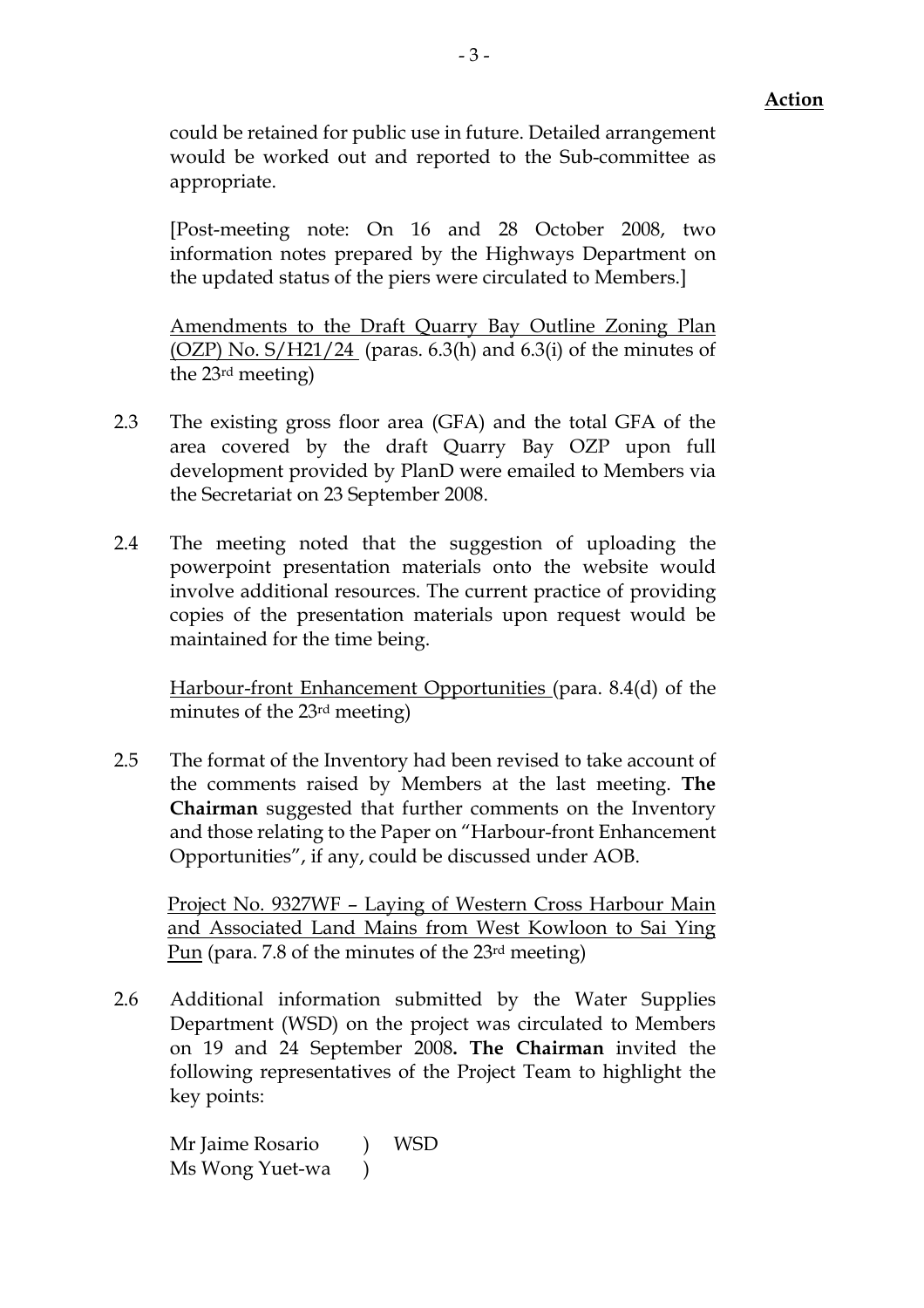Mr Ching Sai-hung ) Mott Connell Ltd. Mr Leung Tse-kin )

- 2.7 The Project Team gave a presentation with the aid of powerpoint slides.
- 2.8 Members had the following views/questions:
	- (a) the current location of the Yau Ma Tei Salt Water Pumping Station on the waterfront had already posed constraints on the future development of the area. There would be further constraints with the implementation of the proposed water mains. The Sub-committee should be provided with an overview of all the constraints and proposed uses which might affect the future West Kowloon Cultural District (WKCD) development;
	- (b) in view of the current re-planning of the water mains, opportunity should be taken at this juncture to explore the possibility of relocating the salt water pumping station away from the waterfront;
	- (c) WSD should work with the HATS project team at the early planning stage to ensure that an integrated design would be drawn up for the future landscaped area in Sai Ying Pun;
	- (d) there was a need to minimise the time-span of the project so as to minimise the disruption to public usage of the waterfront promenade;
	- (e) more effort on the reinstatement work is required. In addition to tidying up the affected portion of the West Kowloon Waterfront Promenade, an integrated strategy should be worked out in an early stage to ensure the delivery of a quality and compatible waterfront in West Kowloon in the long term; and
	- (f) WSD should brief the Sub-committee on all their projects which might have an impact on the waterfront.
- 2.9 In response, the Project Team elaborated the following points:
	- (a) the Yau Ma Tei Salt Water Pumping Station was an essential facility constructed in 1994 as part of the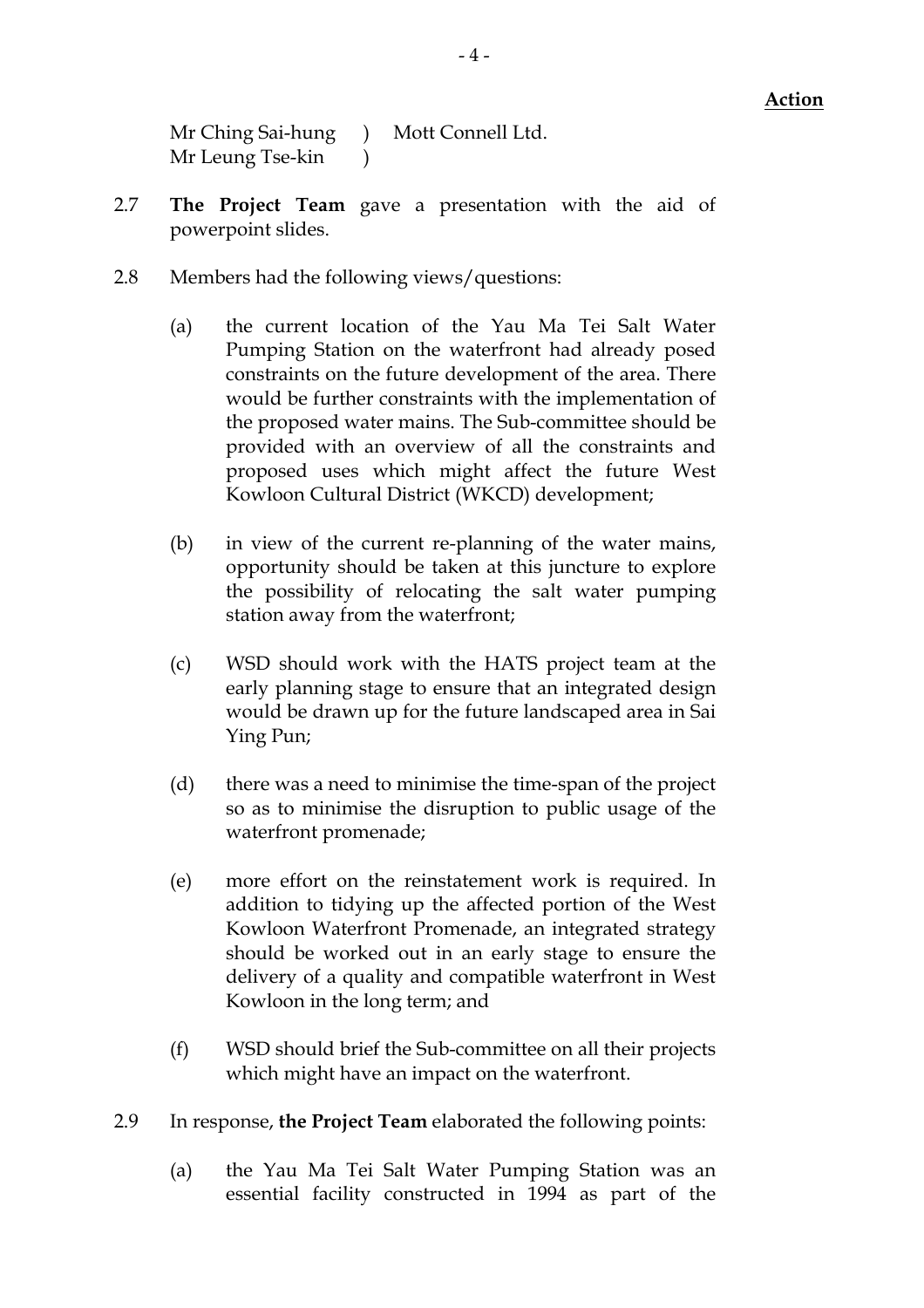infrastructure to support the future development in West Kowloon including supplying salt water to WKCD. To minimise its interface with the future WKCD development, the pumping station was located at the fringe of the WKCD site and not directly abutting the seawall. WSD would coordinate with the relevant departments to resolve any interface issues between the works for the water mains and those for the WKCD; and

- (b) when comparing with the proposal presented to the Subcommittee in July 2008, the size of the temporary works area had been reduced by 1,200m2 and the construction period had been shortened from 36 months to 33 months. WSD would closely monitor the work progress with a view to reinstating and opening the affected portion of the waterfront promenade for public enjoyment at the earliest possible time.
- 2.10 The Chairman remarked that Members' request for complete information on all projects affecting the future WKCD development was a general issue which should be dealt with separately. Nonetheless, he stressed that piecemeal utilisation of harbour-front land for public utility facilities should not be encouraged.
- 2.11 Members' further comments were summarised below:
	- (a) WSD should review the design of the works site with a view to enhancing the harbour-front;
	- (b) the Yau Mei Tei Typhoon Shelter area should be considered as an integral part when considering enhancement of the future West Kowloon waterfront for public enjoyment in the long run;
	- (c) project departments, including WSD, should present their projects together with an enhancement proposal as a package for the Sub-committee to consider; and
	- (d) project departments should exercise due diligence to minimise the time span and land requirements of their projects at the outset. They should also demonstrate how to enhance the harbour-front in accordance with the Harbour Planning Principles (HPPs).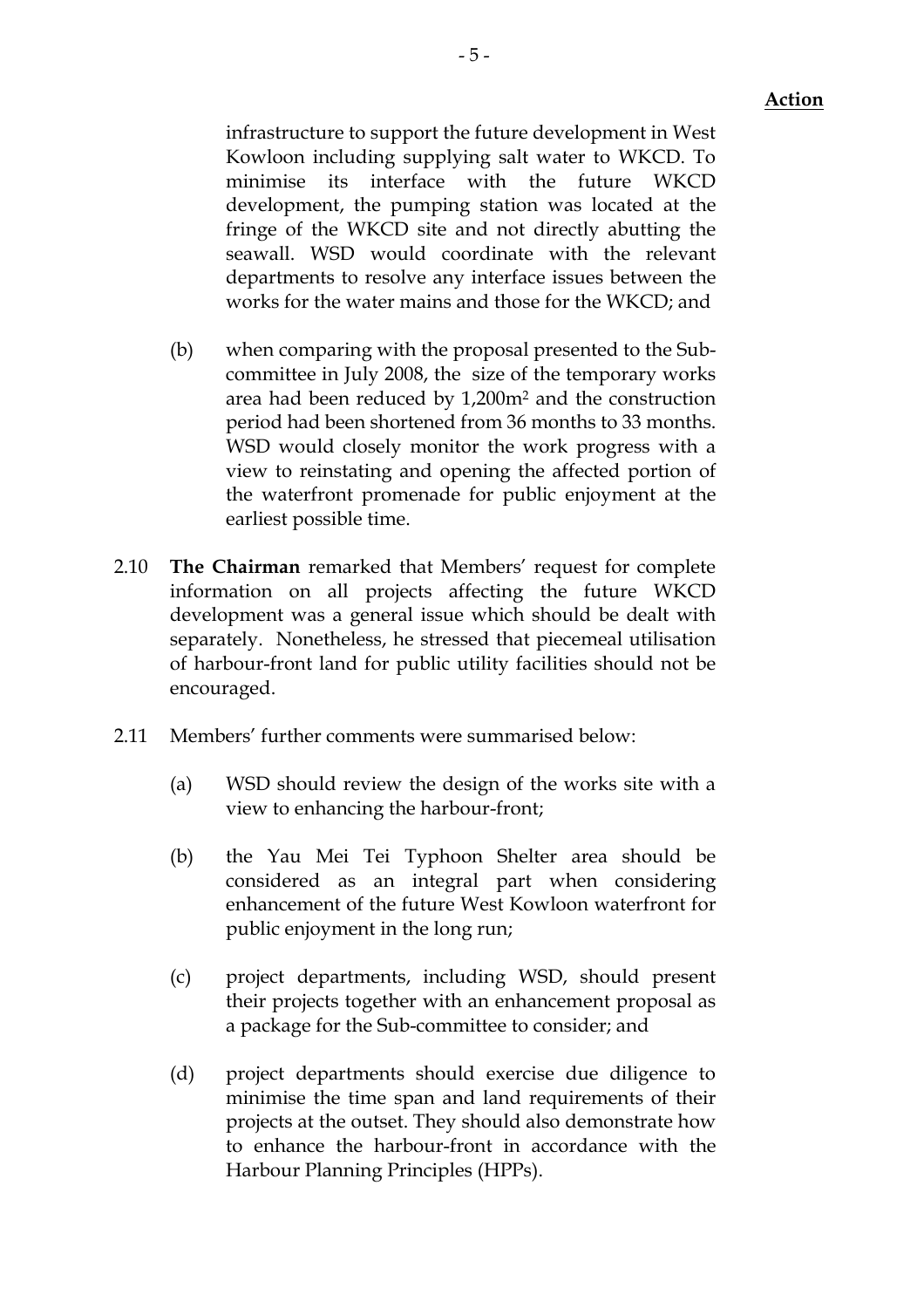- 2.12 In response, the Project Team explained as follows:
	- (a) for the works area in Sai Ying Pun, WSD would work with the Drainage Services Department and the Leisure and Cultural Services Department (LCSD) to finalise the design of the future landscaped area; and
	- (b) for the works area in West Kowloon, to minimise its impacts on public use of the waterfront, the site would be fenced off by decorative hoardings and the affected cycle track/footpath would be diverted. As for the long-term arrangement of the Yau Ma Tei Salt Water Pumping Station, it would need to be considered together with the WKCD project.
- 2.13 **Miss Amy Yuen** pointed out that while WSD could consider the enhancement measures to minimise the impact of the temporary works area, the long-term planning of the WKCD site including the provision of a permanent waterfront promenade was within the purview of the WKCD Authority. The Home Affairs Bureau (HAB) had on various occasions assured Members that HEC would be consulted at various stages of the WKCD development. Members' comments in respect of enhancement of the salt water pumping station in the long term to tie in with the future WKCD development could be conveyed to HAB for reference. **Secretariat**
- 2.14 The Chairman summarised Members' views as follows:
	- (a) the Sub-committee noted that the project was a necessary utility infrastructure to maintain stable water supply for Hong Kong Island. While the Sub-committee was not in a position to approve or reject the project, it served to advise the Government on ways to safeguard proper use and enhancement of the harbour-front for public enjoyment; and
	- (b) the Sub-committee was concerned with the loss of a portion of the West Kowloon Waterfront Promenade, which was a quick-win project championed by HEC. To make the proposal more acceptable, the project should bring added value to the harbour-front by including enhancement measures as part of the project, with reference to HPPs.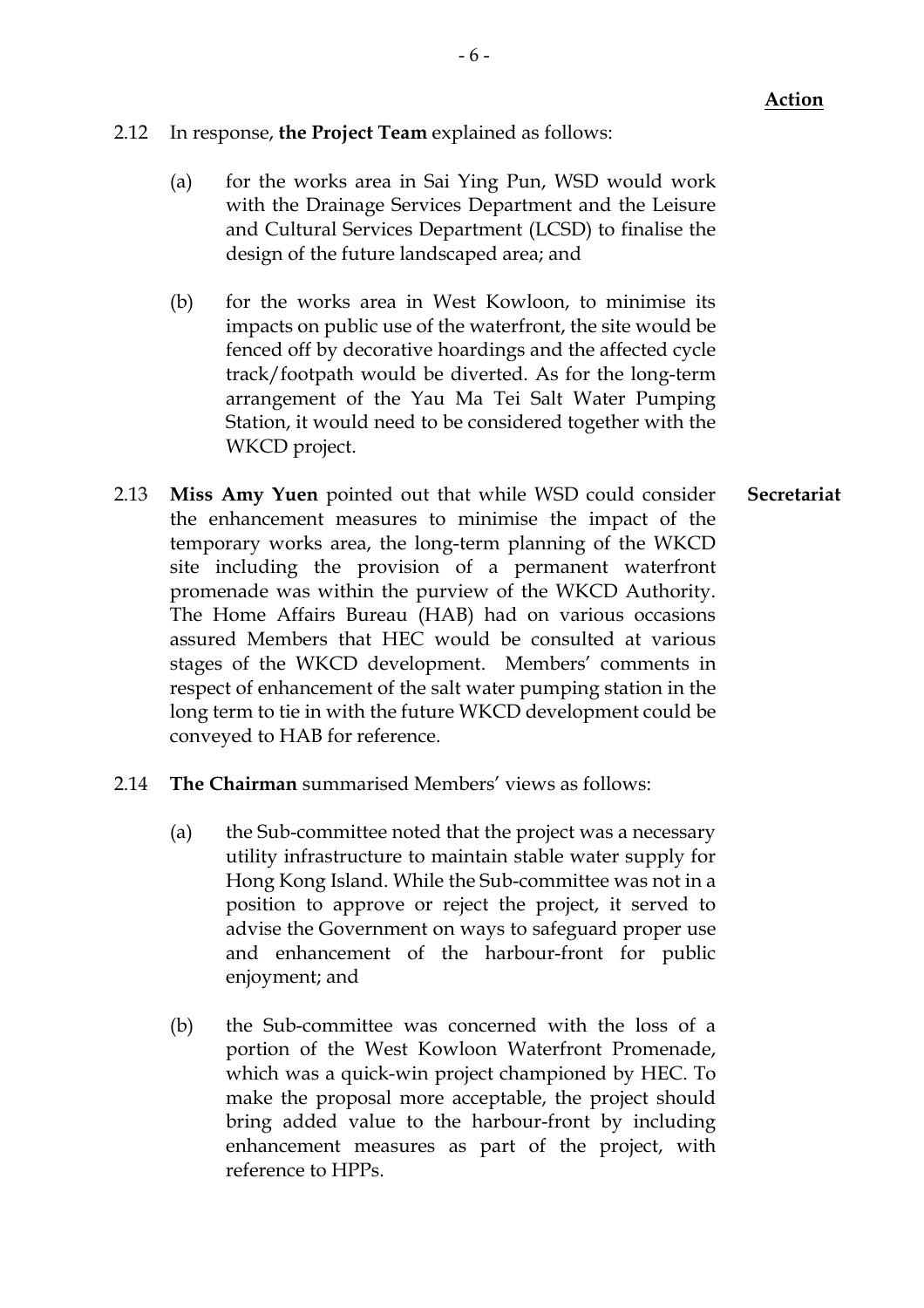2.15 In response to the Chairman's suggestion, the Project Team undertook to revert to the Sub-committee with information on how to landscape/beautify the affected portion of the West Kowloon Waterfront Promenade during construction stage of the project.

## Item 3 How Much are the Harbour Planning Guidelines and Principles Staying Alive? A case study of the CDA(1) site on 14-20 King Wah Road (Paper No. 19/2008)

- 3.1 Mr Kim Chan declared an interest in this item as he had current business dealings with Henderson Land Development Co. Ltd., the developer of the subject site. The meeting agreed that Mr Chan could stay at the meeting as an observer.
- 3.2 The Chairman said that this item related to a s16 planning application being processed by the Town Planning Board (TPB). The applicant briefed the Sub-committee on the proposal on 23 January 2008. The Paper submitted by the applicant (Paper No. 3/2008) and an extract of the confirmed minutes of the said meeting were tabled for Members' reference. The Sub-committee's views had subsequently been conveyed to TPB for reference.
- 3.3 "A Coalition Against the Proposed Development on King Wah Road" (the Coalition), representing a group of local residents, would like to share their views on the proposed development with the Sub-committee. The following representatives of the Coalition were invited to the meeting:

Mr Fung Shu-sum Dr Chang Kow-chuen, Rocky

- 3.4 The Chairman extended a welcome. He stressed that the Sub-committee, being an advisory body to the Government, was not an adjudicating body on planning application. The local residents should convey their views on the proposed development to TPB directly. Nonetheless, the Sub-committee was open-minded and welcomed the public to share with it their views on the planning of the harbour-front areas.
- 3.5 The Coalition noted the Sub-committee's advisory role and then gave a presentation with the aid of powerpoint slides.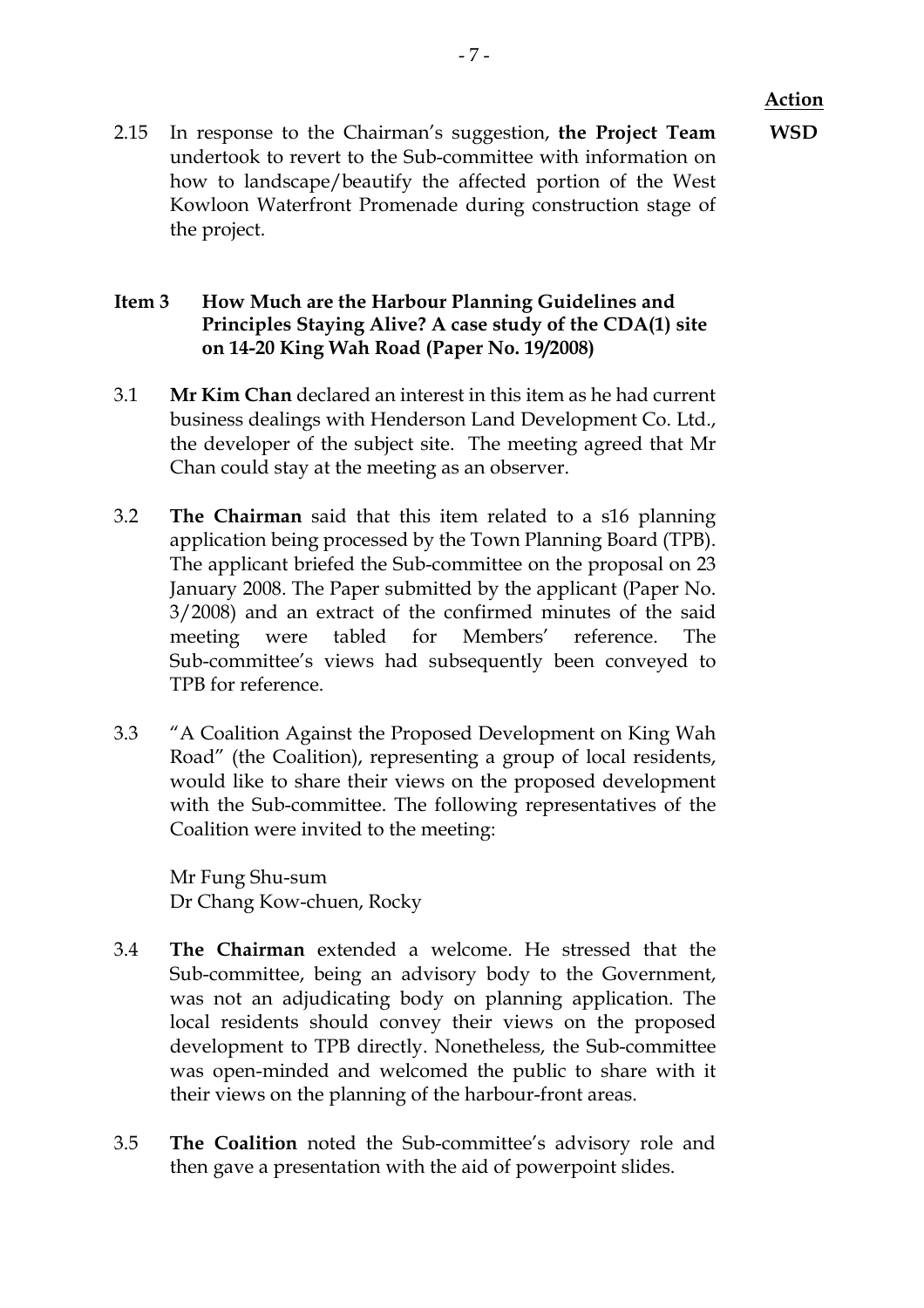- 3.6 Members appreciated the recognition of the HPPs/HPGs by the public and had the following comments/questions:
	- (a) the local residents' concern that the proposed development, together with the new hotel under construction and the future development at the Oil Street site, would form a wall of development along North Point harbour-front was acknowledged;
	- (b) whether the Coalition had any suggested alternatives for the site, bearing in mind the development cost involved. Whether the local residents had any preference in terms of development density and building mass;
	- (c) new developments which would bring traffic burden to the junction of Hing Fat Street and Gordon Road were undesirable; and
	- (d) the local residents could put forth their vision for the North Point harbour-front, and work with the District Council, government and the private developer with a view to exploring an acceptable option like transfer of plot ratio.
- 3.7 The Coalition pointed out the following:
	- (a) the subject site was located so close to the Island Eastern Corridor that it was not suitable for residential development, no matter what development density or building mass the residential development would be;
	- (b) being the key stakeholders, the local residents had the right to raise objection to the proposed development. They did not intend to present a solution, but to share with Members their observations on how the applicant had failed to observe the HPPs/HPGs; and
	- (c) apart from residential or commercial, the site could be developed for cultural or leisure use, which was in line with the HPGs.
- 3.8 Members generally considered that private developers should engage the public more in the planning and development process. Community views would assist the relevant parties/ authorities to consider the proposals. The project proponents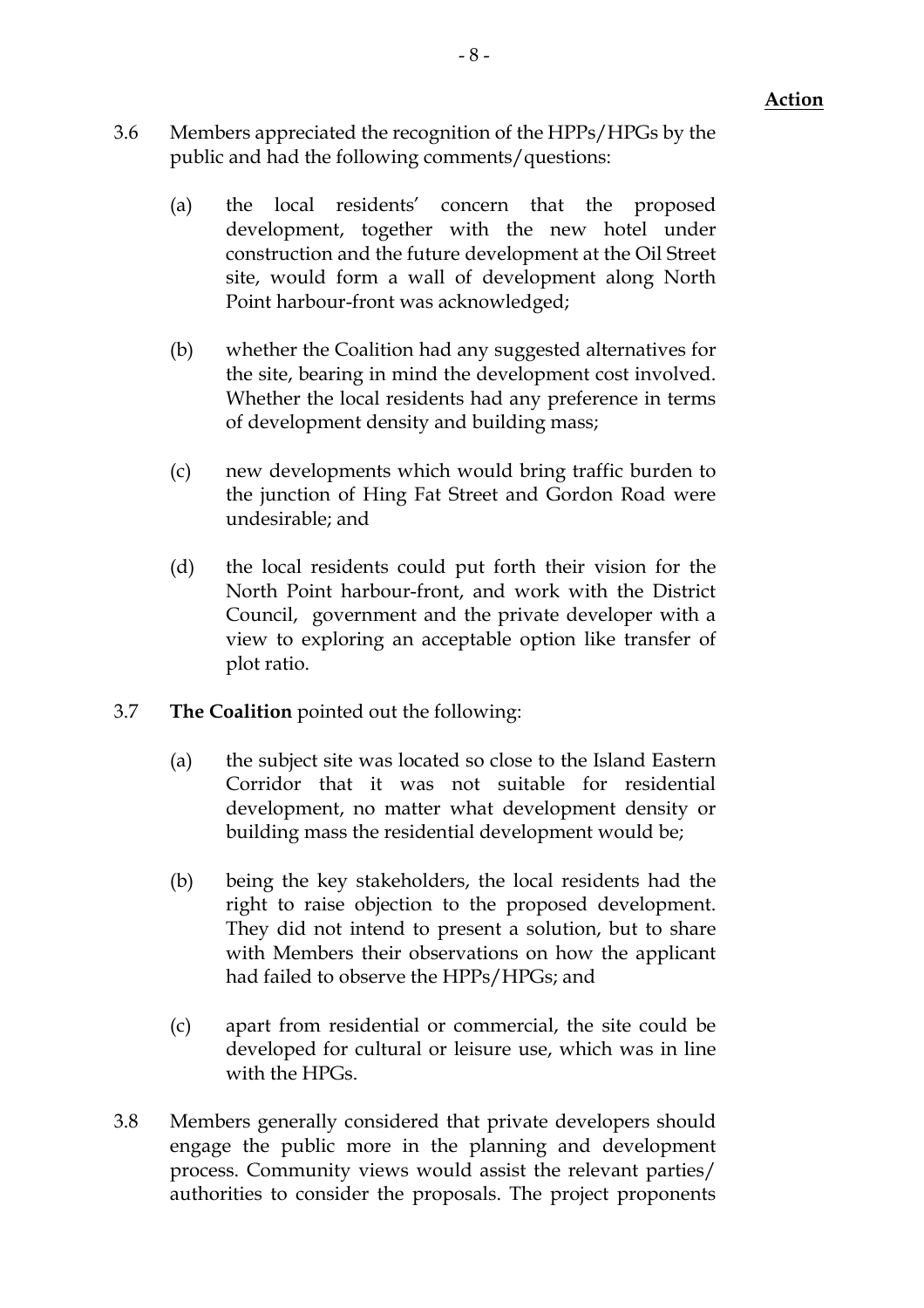should also demonstrate the compliance of HPPs/HPGs, including public engagement, in their TPB submissions. Besides, HEC could encourage public engagement in the planning and development of private sites.

- 3.9 The Coalition suggested that HEC could facilitate the communication amongst the project proponent, the local community and other stakeholders by educating members of the general public on their right to participate in harbour-front planning and development.
- 3.10 Mr Raymond Wong said that as the Sub-committee meetings were open meetings, members of the public would have full knowledge of the projects to be discussed. The Government would also take a proactive approach to engage the public on large-scale projects. For the subject case, as TPB had deferred the consideration of the application, additional views of the Sub-committee, if any, could be conveyed to TPB.
- 3.11 The Chairman appreciated the initiative of the Coalition to share their views with the Sub-committee. Referring to the meeting minutes tabled at the meeting, he pointed out that the Sub-committee had raised comments on aspects including visual impact and air ventilation when the application was presented to it in January 2008, which were similar to the local views. The Chairman suggested and the meeting agreed that the additional views expressed by Members at this meeting be conveyed for TPB's consideration. Secretariat
- 3.12 The Coalition suggested the Sub-committee consider revising "comments" in para. 6.4 of the said meeting minutes to "concerns".
- 3.13 The Chairman thanked the Coalition for attending the meeting and their support for the Sub-committee's work.

#### Item 4 Lei Yue Mun Waterfront Enhancement Project (Paper No. 18/2008)

4.1 The Chairman invited the following representatives of the Project Team to the meeting: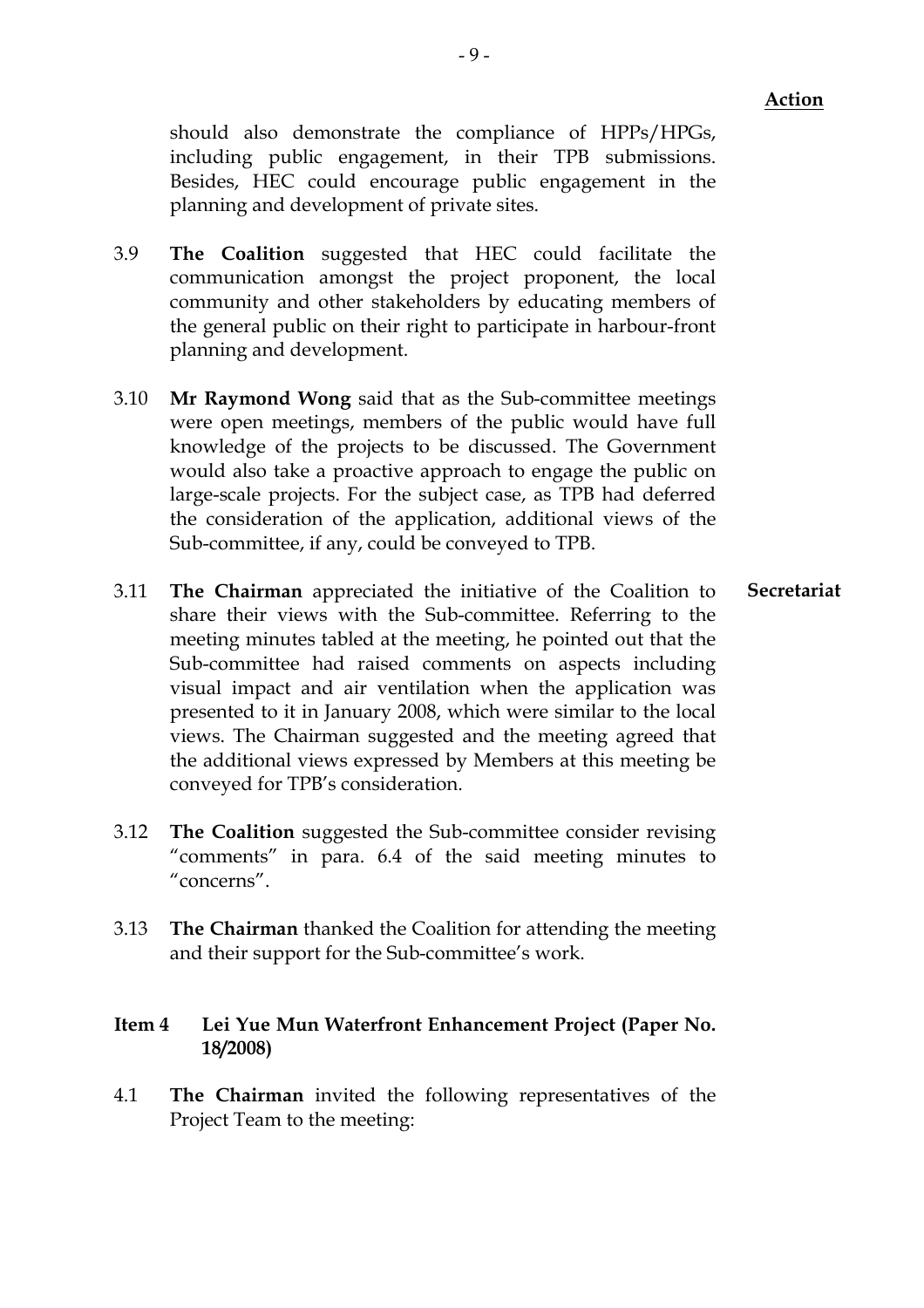| Mrs Winifred Chung<br>Ms Anita S.W. Tsui<br>Miss Queenie Leung | <b>Tourism Commission</b>                            |
|----------------------------------------------------------------|------------------------------------------------------|
| Mr M. K. Yip<br>Mr Jacky K. F. Chan                            | <b>Architectural Services Department</b><br>(ArchSD) |
| Mr Benny K. W. Ng<br>Mr Simon K. W. Wong)                      | Thomas Chow Architects Ltd.                          |
| Mr Steven S. K. Tong<br>Mr Oliver T. M. Yeung)                 | TEDD                                                 |
| Ms Helen Cochrane<br>Mr Fredrick Leong                         | Meinhardt Environment Ltd.                           |
| Mr Keith Tsang<br>Mr Gary Shing                                | Metcalf & Eddy - Maunsell<br>Joint Venture           |

- 4.2 The Project Team presented the proposal with the aid of powerpoint slides.
- 4.3 Members had the following comments/questions:
	- (a) whether construction of the proposed breakwater and landing facility would be subject to the "overriding public need" test under the Protection of the Harbour Ordinance (PHO);
	- (b) whether dredging works would be involved and any measures to prevent water contamination;
	- (c) to what extent the proposals had respected the HPPs;
	- (d) more information on the connectivity to the hinterland to enhance accessibility to the waterfront, and how the project would enhance the local setting and integration with the existing developments should be provided for reference;
	- (e) the scale of the proposed structures was rather heavy from visual perspective. The ocean-themed lookout points and the carp-shaped viewing platform might not be visually compatible with the surrounding natural setting;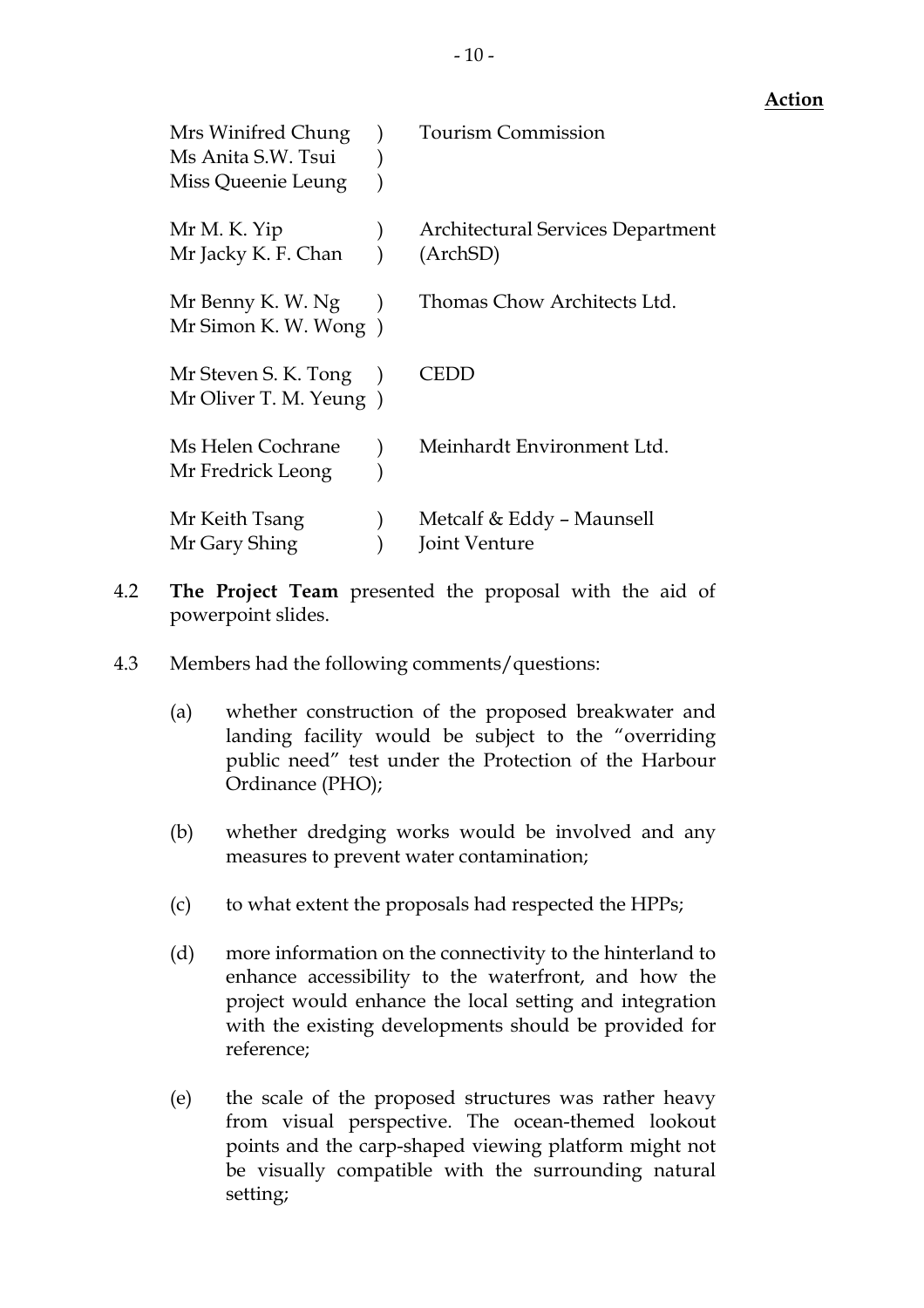- (f) Lei Yue Mun had a unique landscape with rocky shoreline and natural beach, which in itself was very attractive and hence it was important to preserve this. Instead of creating an artificial theme park type of attraction, consideration should be given to reinforce its existing character and natural setting;
- (g) while the proposed landing facility might improve marine access, alternative locations not affecting the rocky shoreline should be considered;
- (h) what types of marine transport would be provided to facilitate marine accessibility of the area. As a project to promote tourism, consideration could be given to provide tourist transport from other tourism nodes like Tsim Sha Tsui and Central;
- (i) supporting facilities such as ticketing booths and toilets should be provided at suitable locations;
- (j) to what extent the natural coastline would be affected by the project; and
- (k) whether local views had been incorporated.
- 4.4 The Project Team had the following responses:
	- (a) the rocky outcrop where the Lighthouse was located would not be affected by the proposed landing facility. The affected shoreline, about 100m long, was not of high ecological value;
	- (b) the proposed landing facility was outside the boundaries of the Harbour and would not be subject to the requirements under PHO; and the decision on proposed landing site was made by the Kwun Tong District Council (KTDC) at its meeting on 19 May 2005;
	- (c) based on the sampling results, most of the mud in the dredging area was contaminated. To prevent water contamination, dredging work would be carried out within a specified limit and silt curtain would be installed. Moreover, the water quality would be closely monitored. Dredging programme would be adjusted to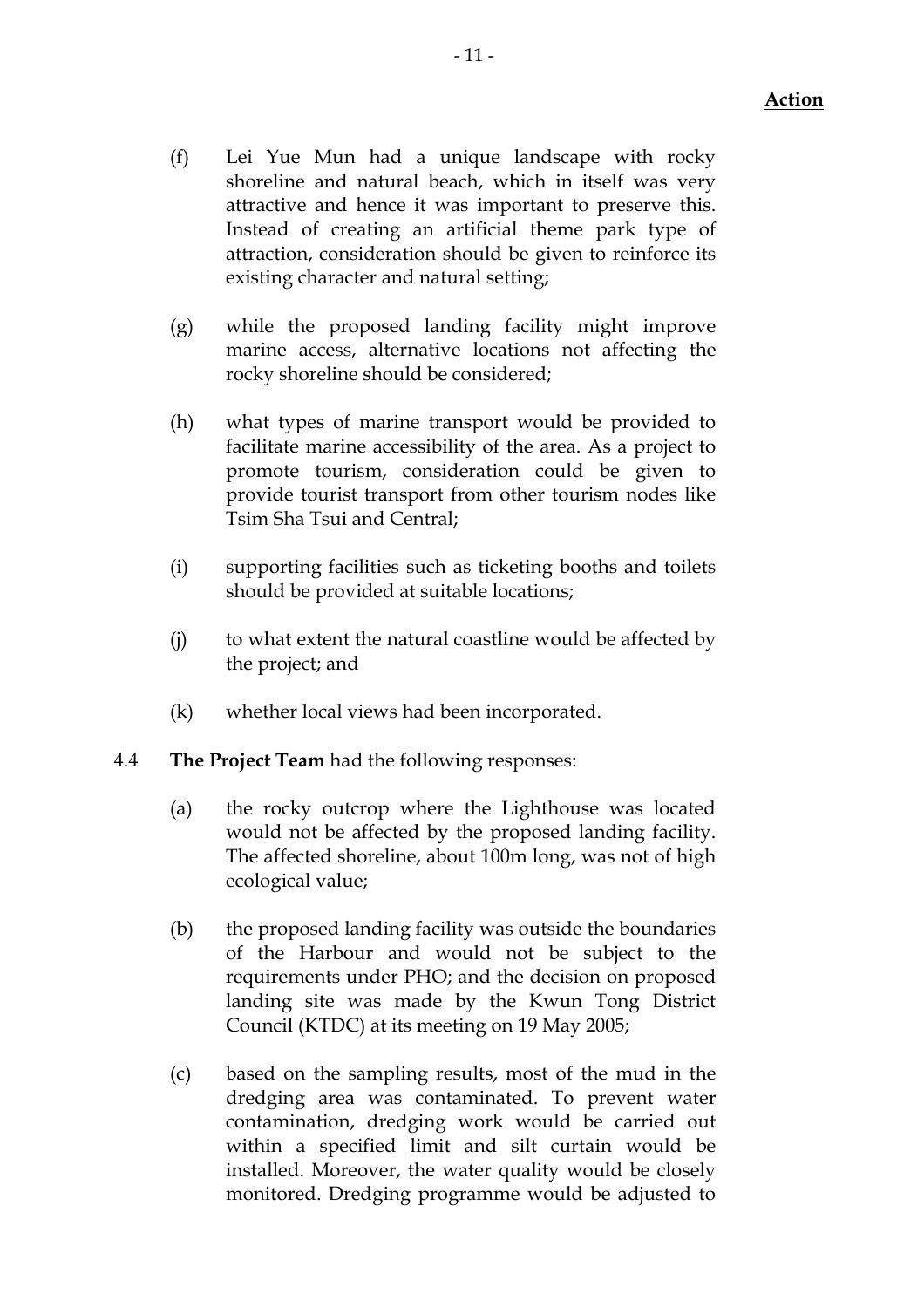ensure that the water quality was within the acceptable level;

- (d) in terms of connectivity, the idea was to create a scenic path leading people from the seafood restaurants and the basketball court to the lookout points and Tin Hau Temple;
- (e) some local residents had plans to erect a Tin Hau Statue in the area, but no detail was available so far;
- (f) the current design had been endorsed by the KTDC and Hong Kong Tourism Board. Whilst past projects had put more emphasis on reinforcing the traditional setting, this project aimed to enhance the Lei Yue Mun waterfront with an international appeal to demonstrate how "East meets West". Yet, Tourism Commission kept an open mind and would try to strike a fine balance; and
- (g) the proposed public landing facility would serve private yachts and harbour tour cruises from other parts of the Harbour.
- 4.5 The Chairman summarised that the Sub-committee had no in-principle objection to enhancing the Lei Yue Mun waterfront. Members generally considered that the existing natural setting of Lei Yue Mun with its rocky shoreline was very attractive and should be respected. There was no apparent merit to introduce artificial elements to the area.
- 4.6 The Project Team pointed out that the proposal was still at the conceptual stage. The proposed ocean-theme was to take on board the comments gathered from KTDC and other key stakeholders to reflect the unique historical background of Lei Yue Mun. Comments of the Sub-committee would be duly considered at the detailed design stage.

[Post-meeting note: A Member sent further comments on the proposal to the Sub-committee on 25 September 2008, which were forwarded to the Tourism Commission for reference on the same day.]

4.7 The Chairman thanked the Project Team for attending the meeting.

# Tourism Commission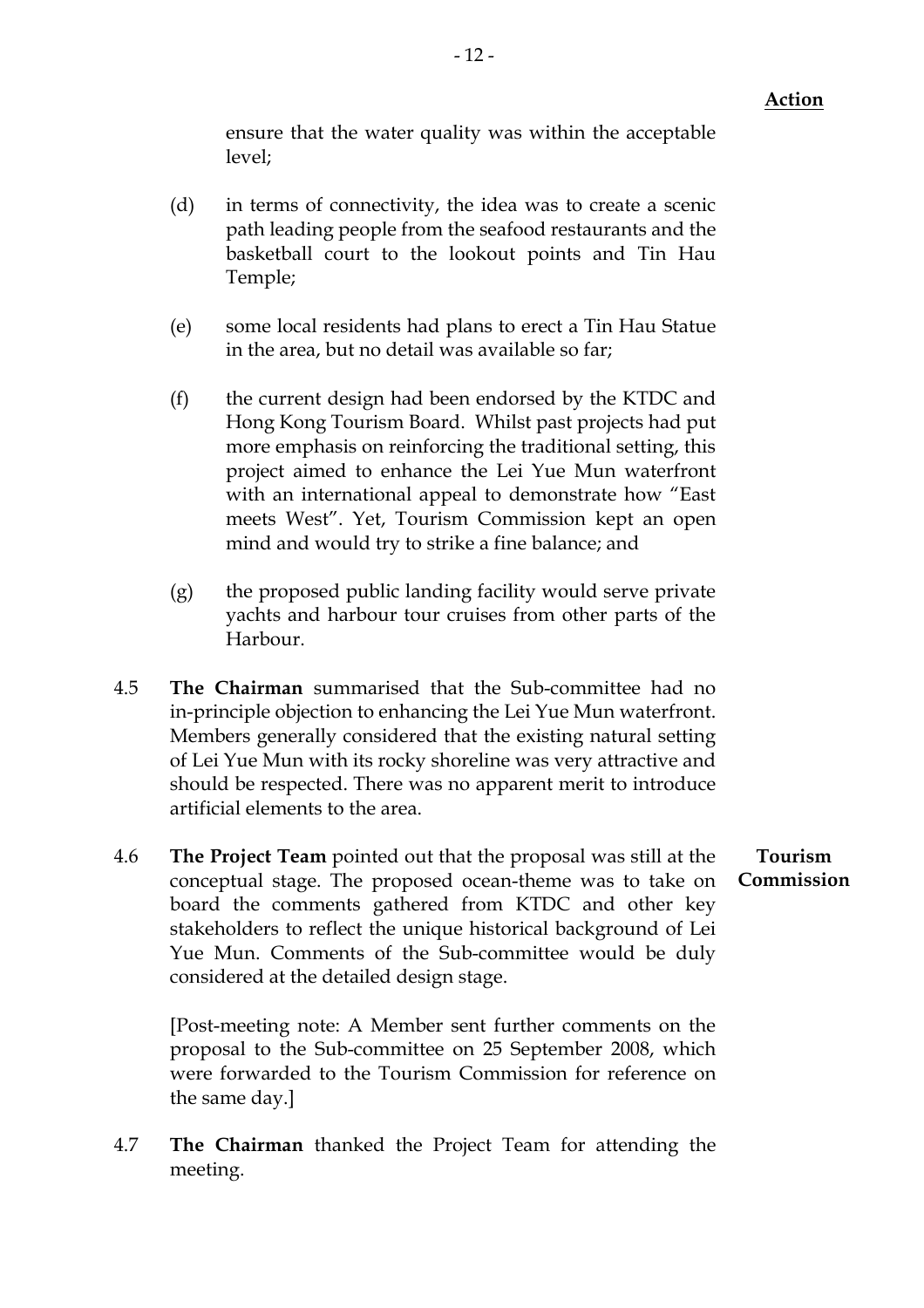# Item 5 Temporary Promenade along Kwun Tong Public Cargo Working Area (Paper No. 20/2008)

5.1 The following representatives of the Project Team were invited to the meeting:

| Mr Wong Chi-fai, Gary                               | <b>LCSD</b> |
|-----------------------------------------------------|-------------|
| Mr Fung Cho-keung                                   |             |
| Mr Chung Ming-cheong<br>Mr Nam Siu-wai, Andrew      | ) ArchSD    |
| Mr Chau Kwai-tim, Edmund ) CEDD<br>Mr Lam Kwai-sang |             |

- 5.2 The Project Team presented the proposal with the aid of powerpoint slides.
- 5.3 Members had the following views/questions:
	- (a) it appeared that the design of the project put a lot of emphasis on night-time activities. More focus should be given to enriching the day-time activities, particularly on ameliorating the adverse impact imposed by the highway structure;
	- (b) the target activities/users should be clearly defined at the outset because this would affect the design of the promenade. In this regard, what preferred activities had been identified in the public consultation;
	- (c) the proportion of passive and active recreational spaces should be further considered. Some suggested activities included fishing, playground with sandpit and climbing wall;
	- (d) suggestions on facilities to be provided included:
		- (i) facilities to cater for fishing, dogs, etc.;
		- (ii) seating accommodation and power supply for audio/visual equipment to facilitate performances to be conducted at the multi-purpose piazza;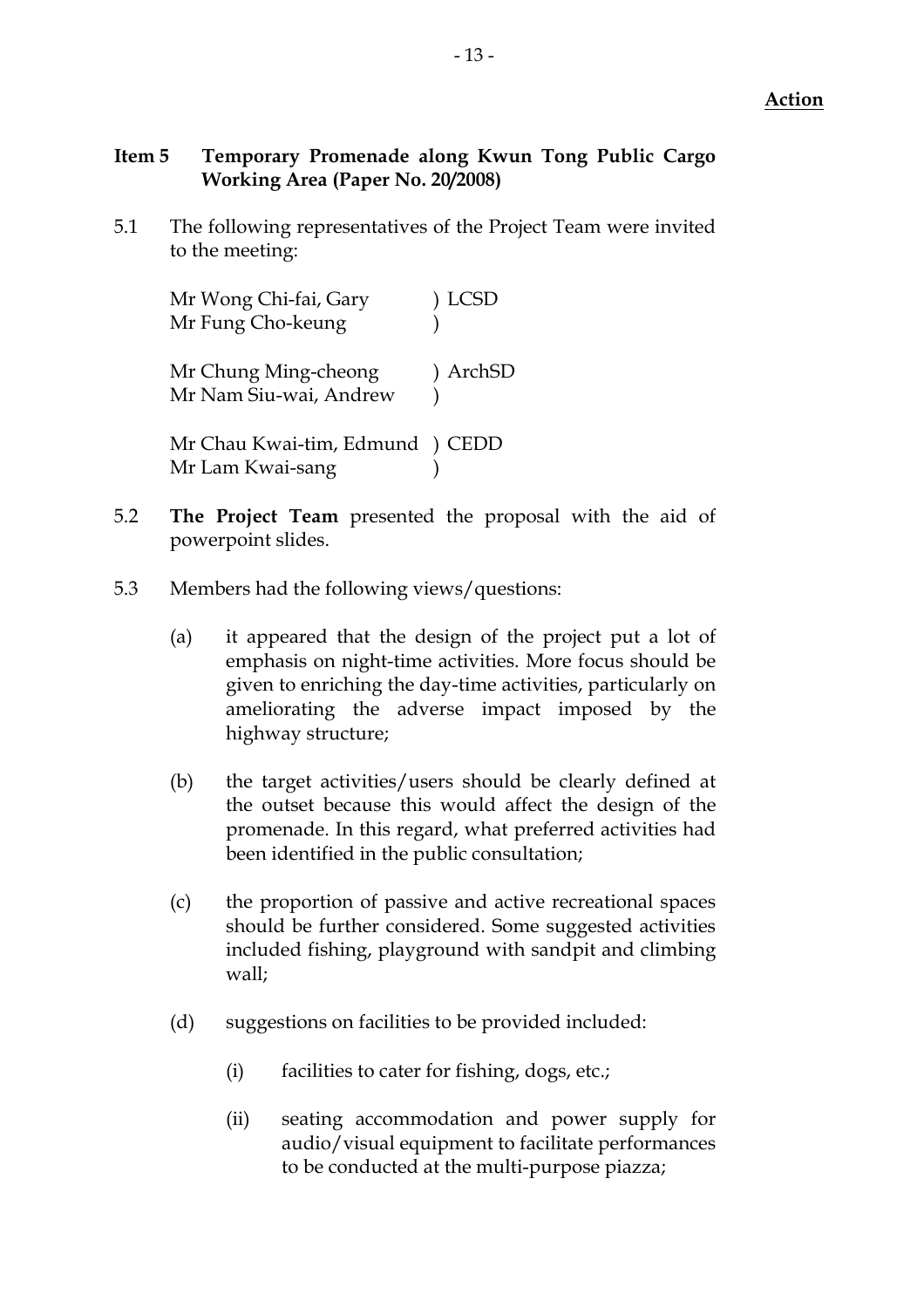- (iii) adequate shading for the sitting benches;
- (iv) mooring facilities for vessels/junks; and
- (v) supporting facilities like refreshment kiosks, toilets, etc.;
- (e) extending the proposed promenade to cover the adjoining sites and areas under the Kwun Tong Bypass should be considered;
- (f) integration with the open space on the other side of Hoi Bun Road and how to enhance accessibility to the site from the general Kwun Tong area should be considered;
- (g) the flyover structure was visually intrusive. Participation of community in beautifying it could be considered; and
- (h) whether there was any restriction on the opening hours of the promenade, and whether the opening hours would be adjusted for festive functions.
- 5.4 The Project Team had the following responses:
	- (a) a joint site visit with KTDC members had been carried out on 9 September 2008. They generally considered that the planned promenade should be designed to cater for multi-purpose use, including a performance venue;
	- (b) there was a general lack of performance venue in the Kwun Tong area. The subject site, with a considerable distance away from the major residential areas, could serve the purpose without causing significant noise nuisances to the existing residents;
	- (c) the proposed promenade could also serve as a breathing space for the workers in the nearby industrial/office buildings and a venue for school activities during day time;
	- (d) the Project Team would liaise with Highways Department to beautify the flyover structure. Engagement of the public and students to participate in the beautification works would also be considered;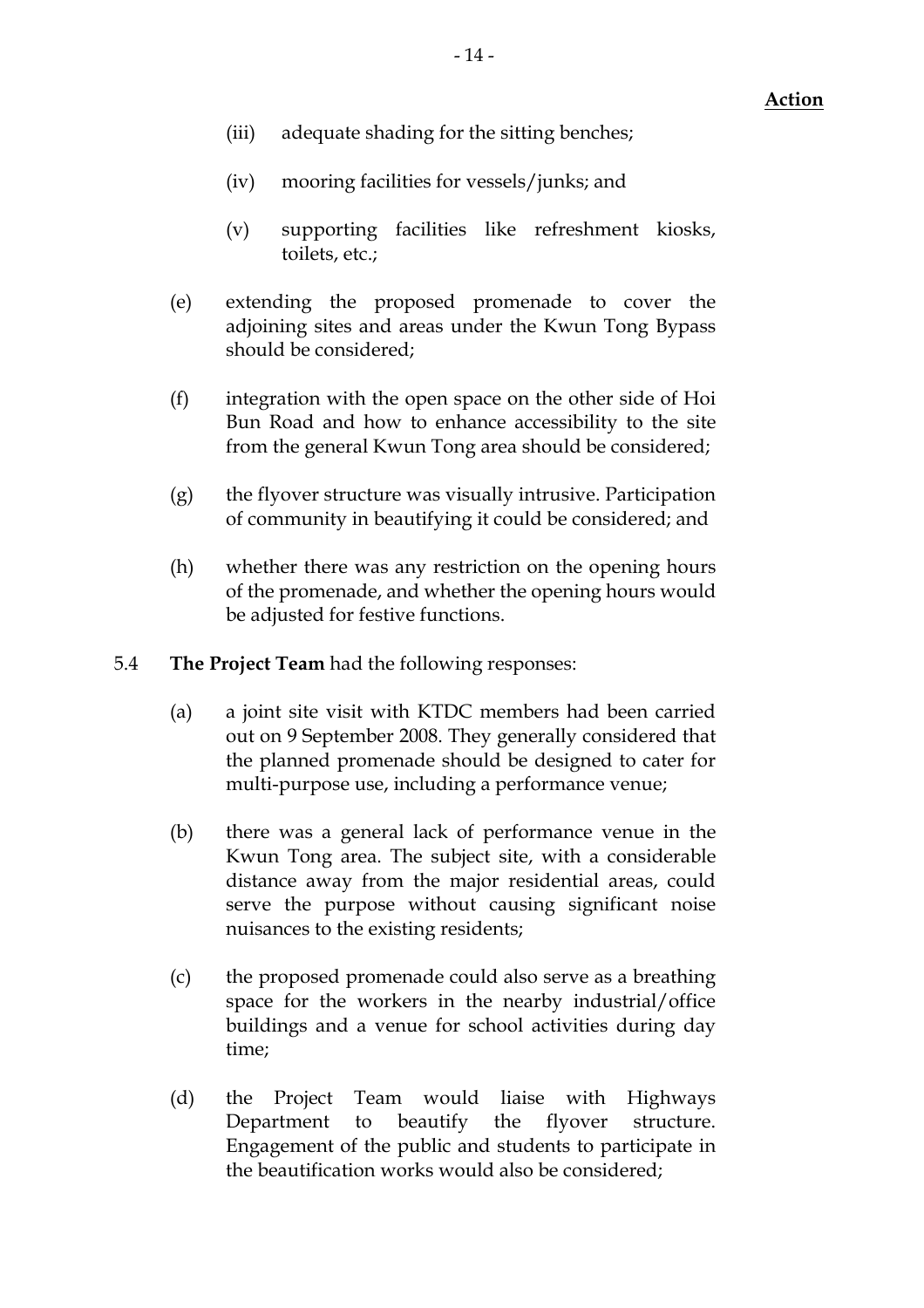- (e) in terms of connectivity, 2 entrances were proposed at the north and south ends of the promenade. Besides, consideration was being given to widen the south entrance and extend the multi-purpose piazza towards Hoi Bun Road;
- (f) the light tower and "mist piazza" near the south entrance would serve as a landmark attracting visitors;
- (g) arbours were proposed to provide shading for the performance/activity area; and
- (h) the project, tentatively scheduled to commence in early 2009 for completion by end 2009, was the first step towards implementation of the planned promenade along the entire Kwun Tong waterfront. Design flexibility would be provided to cater for its future extension to the remaining Kwun Tong Public Cargo Working Area and integration of the planned promenade in the long term.
- 5.5 The Chairman remarked that the vision of the Sub-committee was to provide a continuous waterfront promenade along the entire harbour-front, and the current proposal constituted only a very small part of it. Members had made some suggestions on its design and proposed activities. The Government should expedite implementation of this project as well as other quick-win projects for public enjoyment.
- 5.6 He thanked the Project Team for attending the meeting.

### Item 6 Alternative Use of Four Vacant Piers at the Western Wholesale Food Market (Paper No. 21/2008)

6.1 The following representatives of the Agriculture, Fisheries and Conservation Department (AFCD), the Proponent, were invited to the meeting:

Mr Chan Chi-chiu Mr Yen Wai-hon

6.2 The Proponent made a presentation with the aid of powerpoint slides.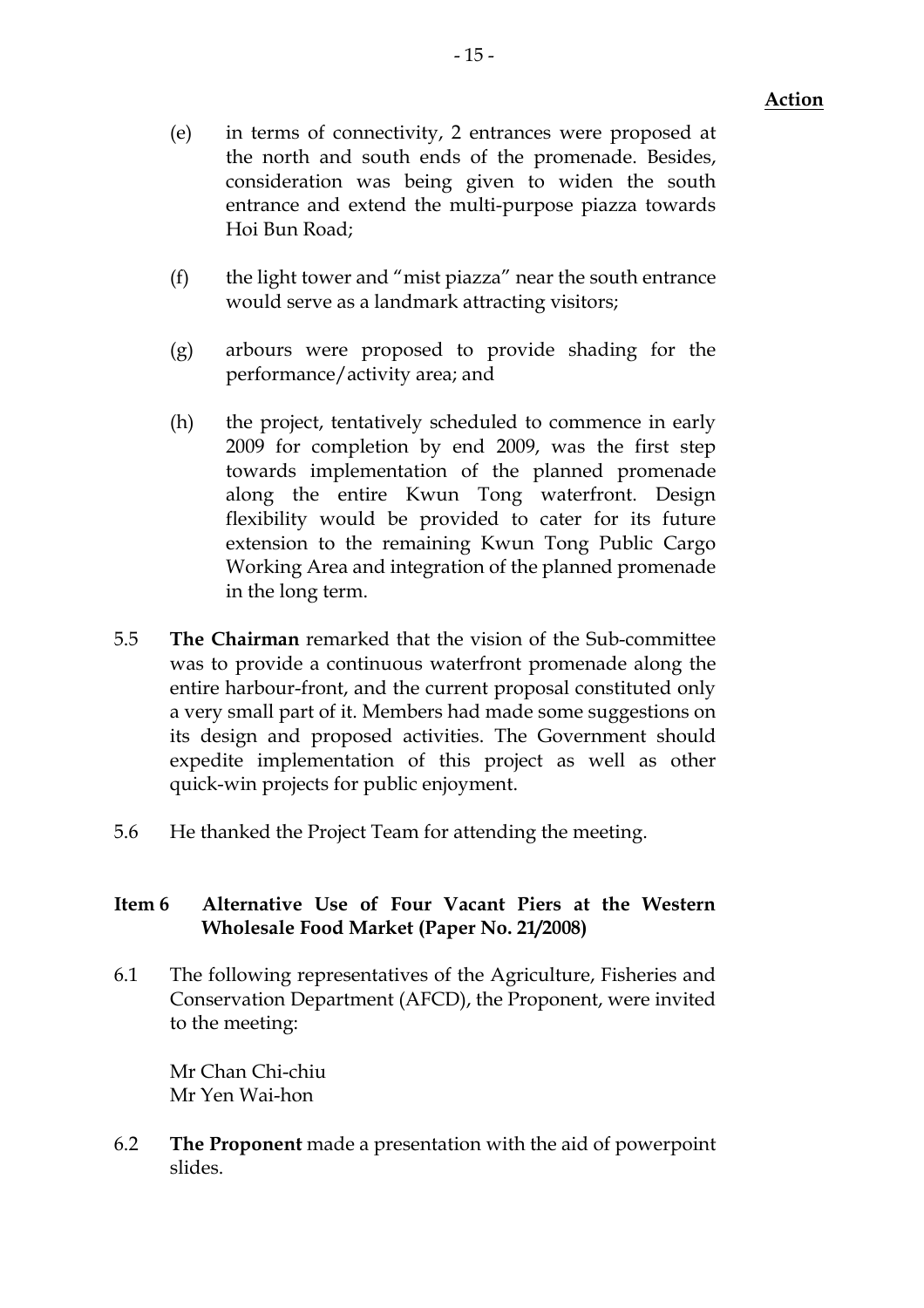- 6.3 Members had the following comments/questions:
	- (a) the piers should not be demolished because, once demolished, they could hardly be reinstated due to the requirements under PHO. Whether it was possible to strengthen the loading of the piers for other beneficial uses by reinforcing the pier structures;
	- (b) information on the maintenance cost of the piers should be provided for reference. Moreover, in assessing the economic value of the piers, not only short-term cost savings, but also long-term community benefits should be considered;
	- (c) given their harbour-front location, the piers would probably be of a high land value. In considering the land value of the piers, the associated opportunity cost forgone should also be assessed;
	- (d) instead of demolishing the piers, the Government should estimate the cost of fixing the piers for public enjoyment and enhancing their connectivity with the adjoining harbour-front;
	- (e) car parking was not a desirable use from harbour-front enhancement point of view. The stakeholders, including the private sector, should be engaged to determine the alternative beneficial uses of the piers;
	- (f) the entire wholesale market site could be enhanced as an attraction point by incorporating seafood restaurants and improving public access to the waterfront. Reference could also be made to the proposals in the "Harbourfront Connectivity Study" by the Harbour Business Forum; and
	- (g) a separate study funded by HEC to identify the constraints and formulate the enhancement plan for the whole site could be considered.

# 6.4 The Proponent responded as follows:

(a) according to the advice of CEDD, the one-off cost of rehabilitating each pier for general use and the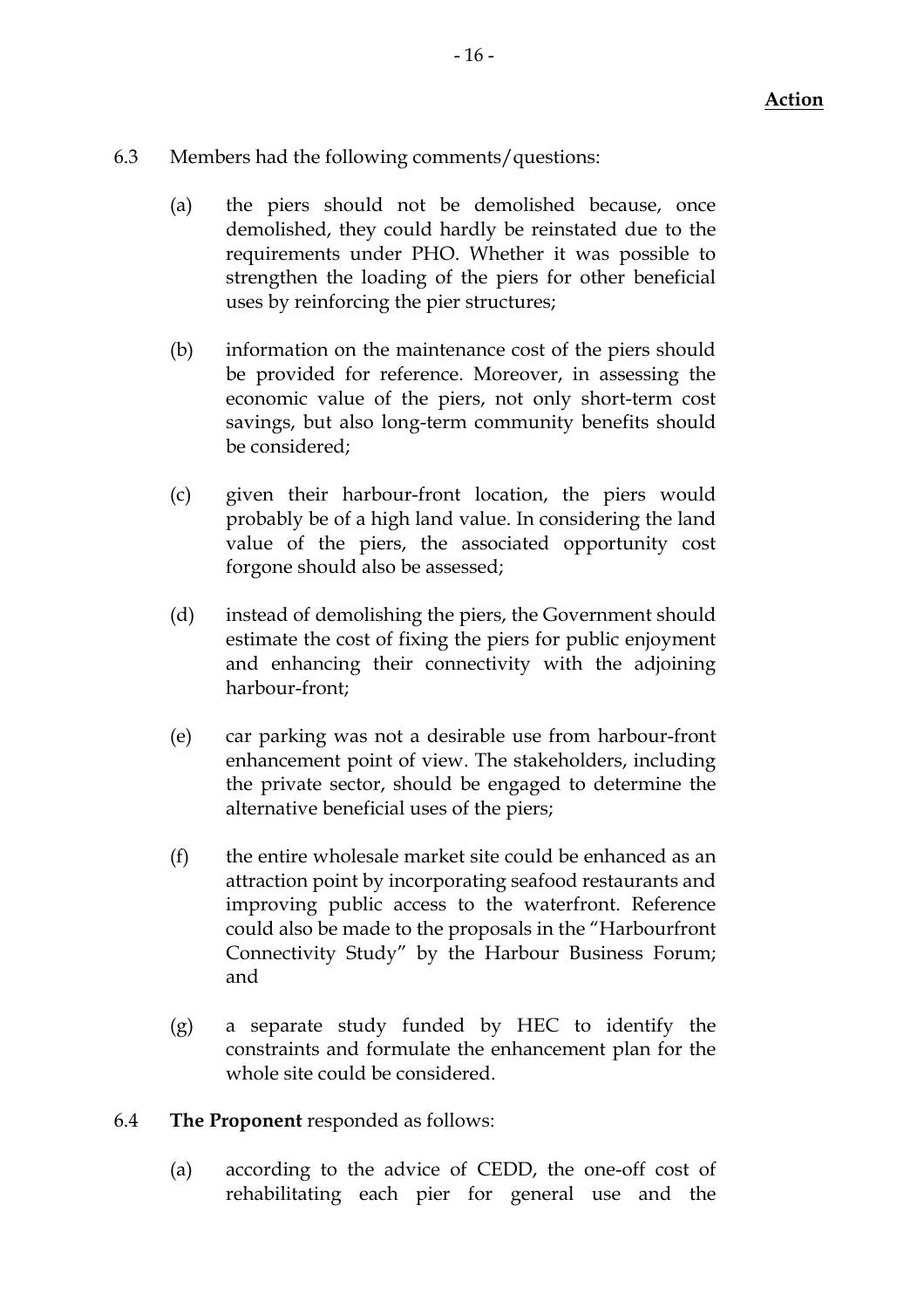subsequent annual maintenance cost were estimated to be \$2M - \$3M and \$0.3M - \$0.4M respectively. It would not be cost-effective to lease out the piers for general commercial uses like car parking. Nonetheless, if the piers were to be retained for public enjoyment, the matter should be considered from a different perspective; and

- (b) DEVB could assist to coordinate enhancement of harbour-front sites including the subject piers.
- 6.5 The Chairman made the following points:
	- (a) the Sub-committee did not support the removal of any under-utilised piers from the harbour-front. If the piers were no longer required by AFCD for wholesale market use, they should be returned to the Government for consideration of an appropriate harbour-front use, which could be enjoyed by members of the public with reference to HPPs; and
	- (b) the suggestion of identifying individual harbour-front sites for detailed study should be further considered as it required coordination with other district review studies to be carried out under the overall Harbour Plan Review and would have resources implications.
- 6.6 Miss Amy Yuen said that the purpose of the submission was to follow up the Audit Report and the request of the Public Accounts Committee. The Sub-committee's concern on demolition of the piers was fully acknowledged and Members' view would be taken into account in considering the way forward.
- DEVB and AFCD
- 6.7 The Chairman thanked the Proponent for attending the meeting.

#### Item 7 Any Other Business

Signage at Rooftop of CITIC Tower

7.1 The Chairman said that the proposal to erect a signage on the rooftop of CITIC Tower was presented to the Sub-committee on 28 November 2007. The relevant meeting minutes were tabled for Members' reference. The additional information submitted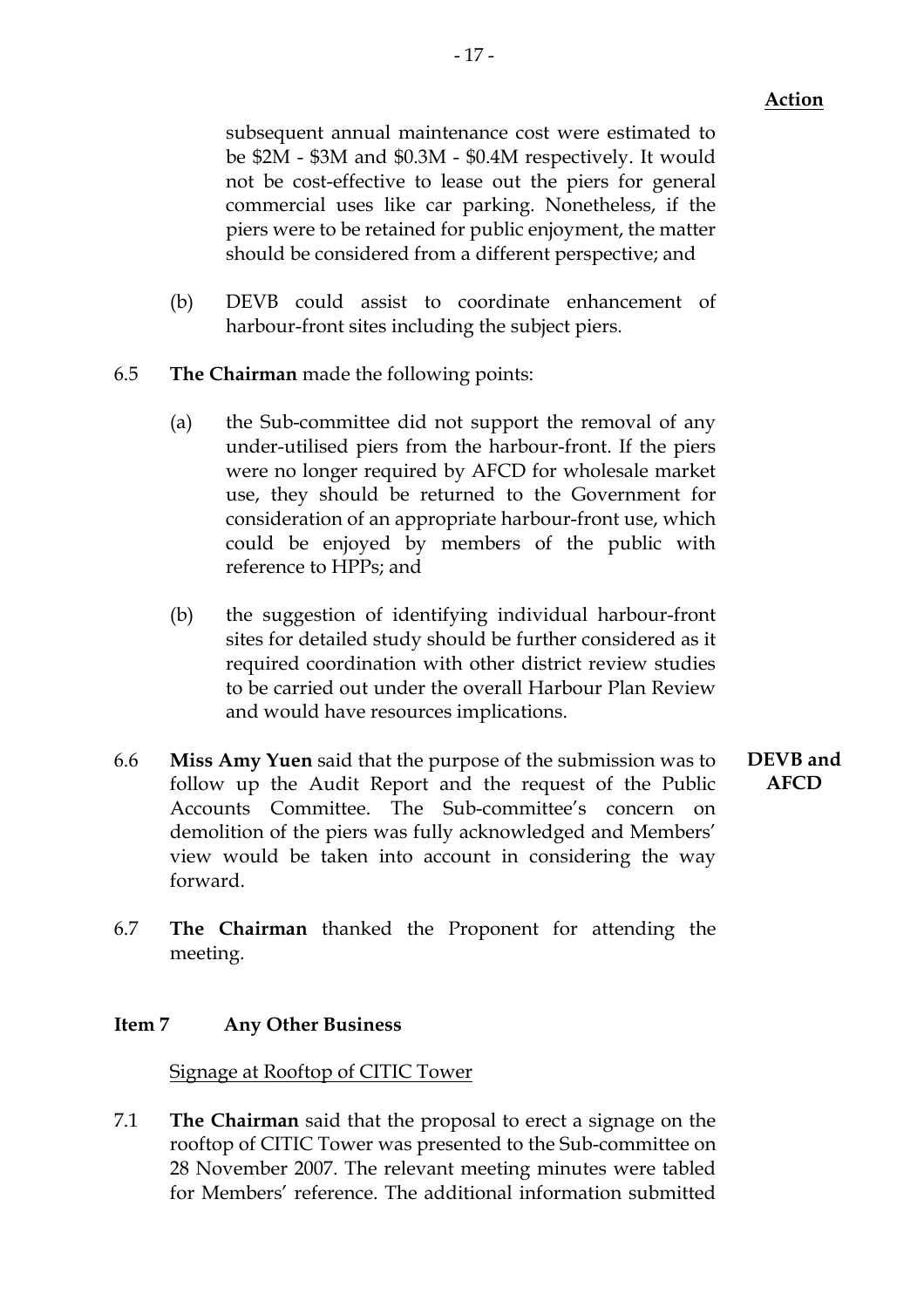by the Project Team on 2 September 2008 had been circulated to Members for consideration. The following representatives of the Project Team were invited to brief Members on the latest proposal:

Mr Larry Lee – Defi Group Asia Ltd. Mr Ronald Lai – LandElite Surveyor Company Ltd. Mr Nicolas Oxley – CITIC Tower Management Ltd.

- 7.2 The Project Team gave a presentation with the aid of powerpoint slides.
- 7.3 Members had the following comments/question:
	- (a) whilst there were improvements to the design of the signage, the question was whether there were any guidelines for relaxation of the building height restrictions under the lease or the relevant land use zone. The proposed signage should only be supported if it would not result in an increase of building height to exceed the permissible limit;
	- (b) the views of the stakeholders, in particular the visual receivers fronting the backward side of the proposed signage, should be taken into account; and
	- (c) how the proposed signage would enhance the harbourfront and the Harbour image.
- 7.4 Mr Raymond Wong said that the height restriction stipulated on the OZP generally referred to the height of the main roof of the building. As for lease matter, it would be under the purview of LandsD. Mr Raymond Lee pointed out that the general planning and land administration practices for considering such proposals had been explained to Members at the meeting in November 2007.
- 7.5 The Chairman said that the role of the Sub-committee was to give advice to the approving authority on individual development proposals. Final decision on the proposals rested with the approving authority. The Sub-committee should focus its comments from harbour-front enhancement perspective. In this case, the signage itself and the implication on building height should not be considered in isolation.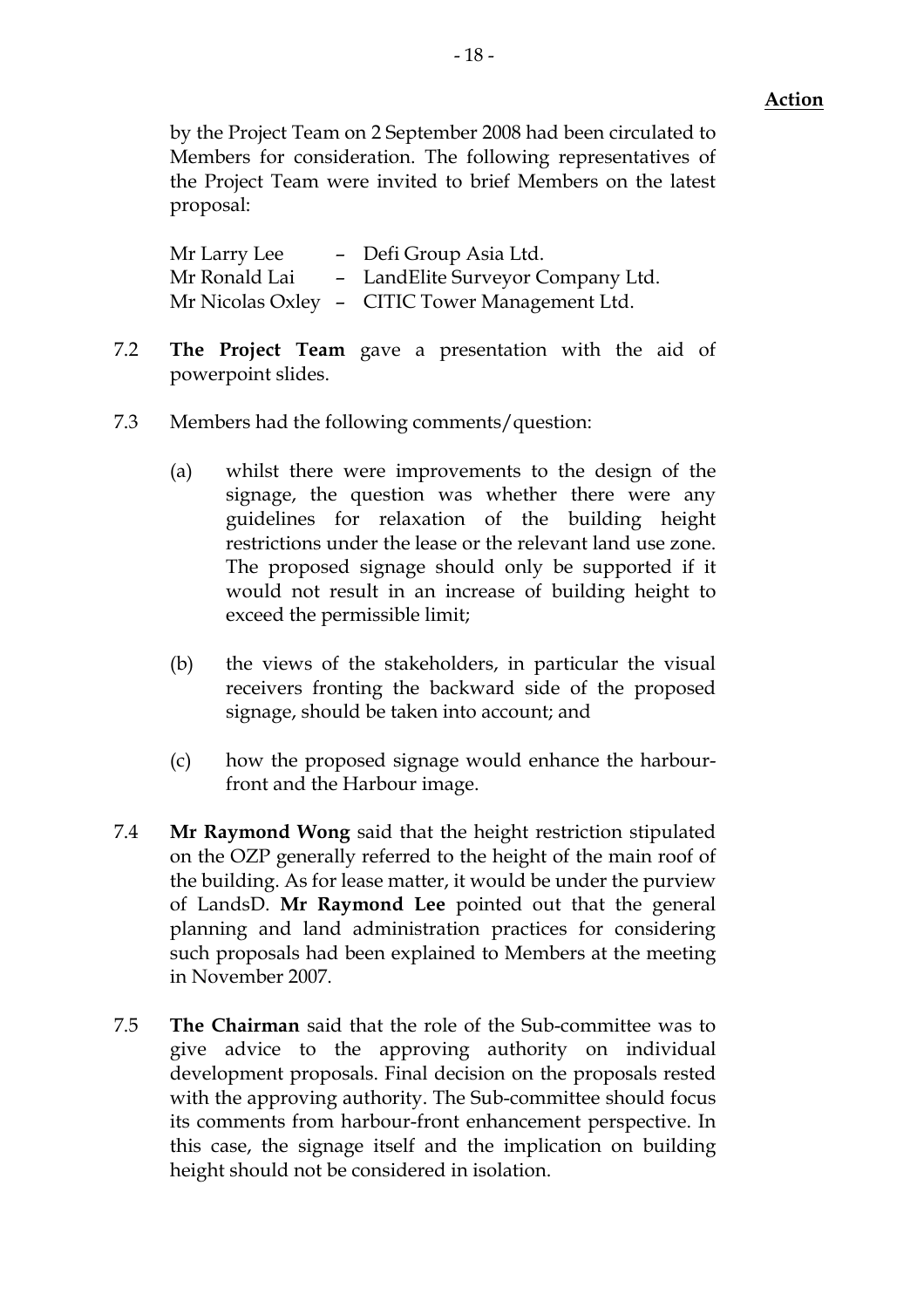- 7.6 Members in general did not support the proposed signage which would increase building height. It was considered that the HPGs could be strengthened in future to provide further guidance on this type of proposals to safeguard visual access to the Harbour.
- 7.7 The Chairman concluded that the Sub-committee did not see any merits to support the proposed signage which would increase the building height.
- 7.8 The Project Team pointed out that the proposed signage was only a very small logo which would enhance the outlook of the Harbour. Regarding the visual access to the Harbour, the occupants in JW Marriott Hotel Hong Kong, which was located 300m away and had a building height comparable to the CITIC Tower, would unlikely be affected. Further behind the hotel was only a hill slope.
- 7.9 The meeting agreed that the Sub-committee's view would be conveyed to the relevant approving authority for reference. The Chairman thanked the Project Team for attending the meeting. Secretariat

Inventory of Known (Planned and Proposed) Projects at Harbourfront

7.10 The meeting agreed that a separate discussion session be arranged to review the Inventory.

[Post-meeting note : A discussion session on the Inventory with the participation of the Chairman, Mr Paul Zimmerman and Dr Sujata Govada was held on 2 October 2008. Members' suggestions would be taken into account in updating the next Inventory list.] Secretariat

Issues referred by HEC for the Sub-committee to follow up

- 7.11 At its last meeting on 18 August 2008, HEC referred various issues raised by Mr Paul Zimmerman to the Sub-committee for follow up. Mr Zimmerman's submission was tabled for Members' reference.
	- (i) Information and review sought on West Kowloon
- 7.12 The Secretary said that the Sub-committee was consulted from time to time on the proposed land use/works in West Kowloon.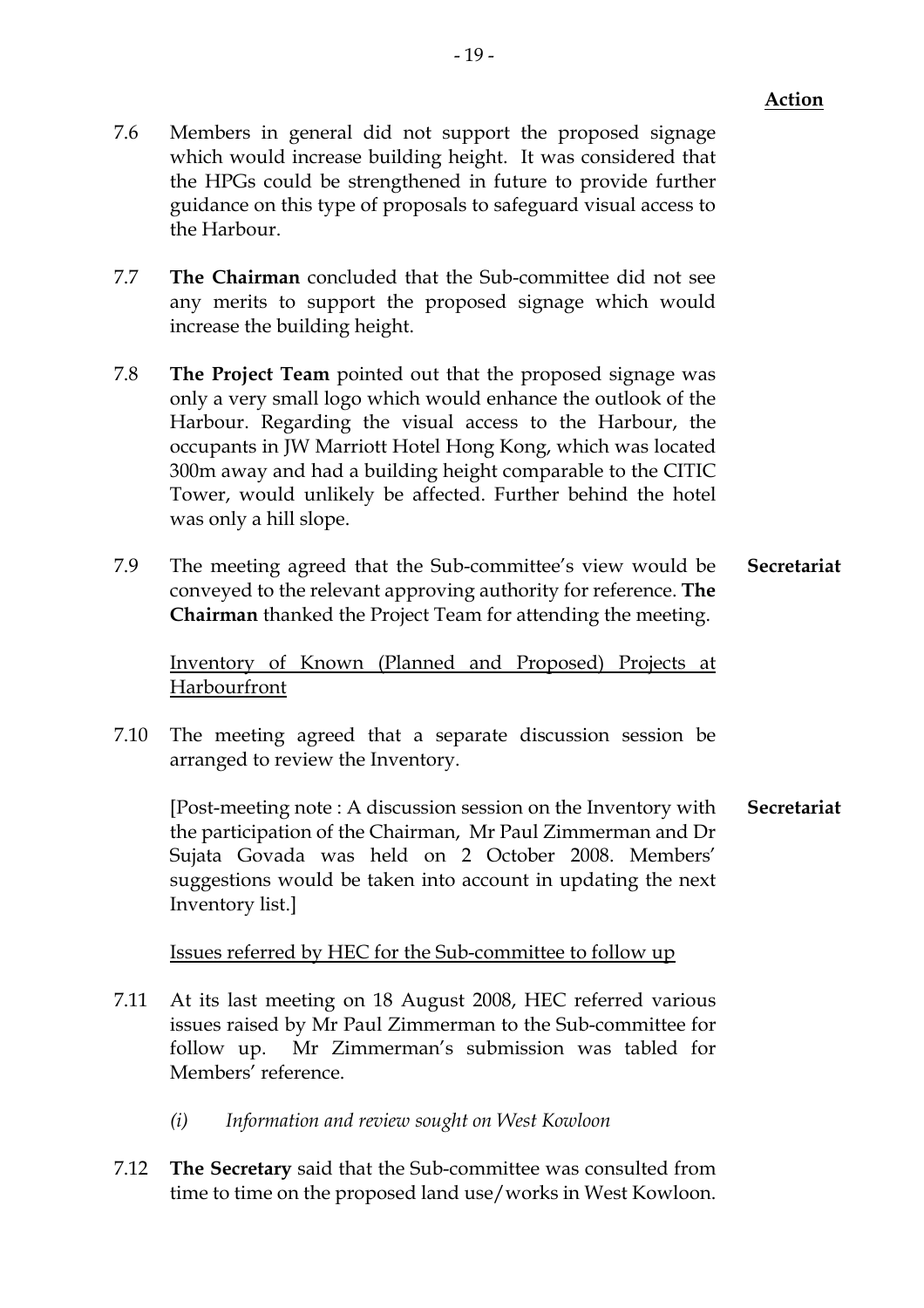The Sub-committee could also invite project proponents to make presentation if necessary.

7.13 Mr Paul Zimmerman opined that the Sub-committee should be briefed on the constraints which would affect the future WKCD development.

[Post-meeting note: Information on the existing constraints to the future WKCD development was forwarded to Members on 12 November 2008.]

- 7.14 For the amendments of the South West Kowloon OZP, the meeting noted that the related objections would be dealt with by TPB.
	- (ii) Information and review sought on Kennedy Town
- 7.15 The Secretary said that there was not yet a decision on Route 4. Subject to Members' views, the Transport and Housing Bureau (THB) could be invited to brief Members on the need for Route 4 at an appropriate juncture.
- 7.16 **Mr Paul Zimmerman** considered that the briefing should be arranged as soon as possible.

[Post-meeting note: The request for a briefing on the need of Route 4 had been conveyed to THB.] **THB** 

- (iii) Information and review sought on Short Term Tenancies
- 7.17 The meeting noted that Lands Department was compiling the required information and would brief the Sub-committee when ready. LandsD

**Others** 

- 7.18 Mr Paul Zimmerman suggested inviting LandsD, THB and LCSD to brief the Sub-committee on their projects along the harbour-front in the next 3 consecutive meetings.
- 7.19 The Chairman noted that Mr Zimmerman had put forth the same suggestion at the last HEC meeting and it was suggested that the matter be referred to the Task Group for Management Model for the Harbourfront (TGMMH) to consider.